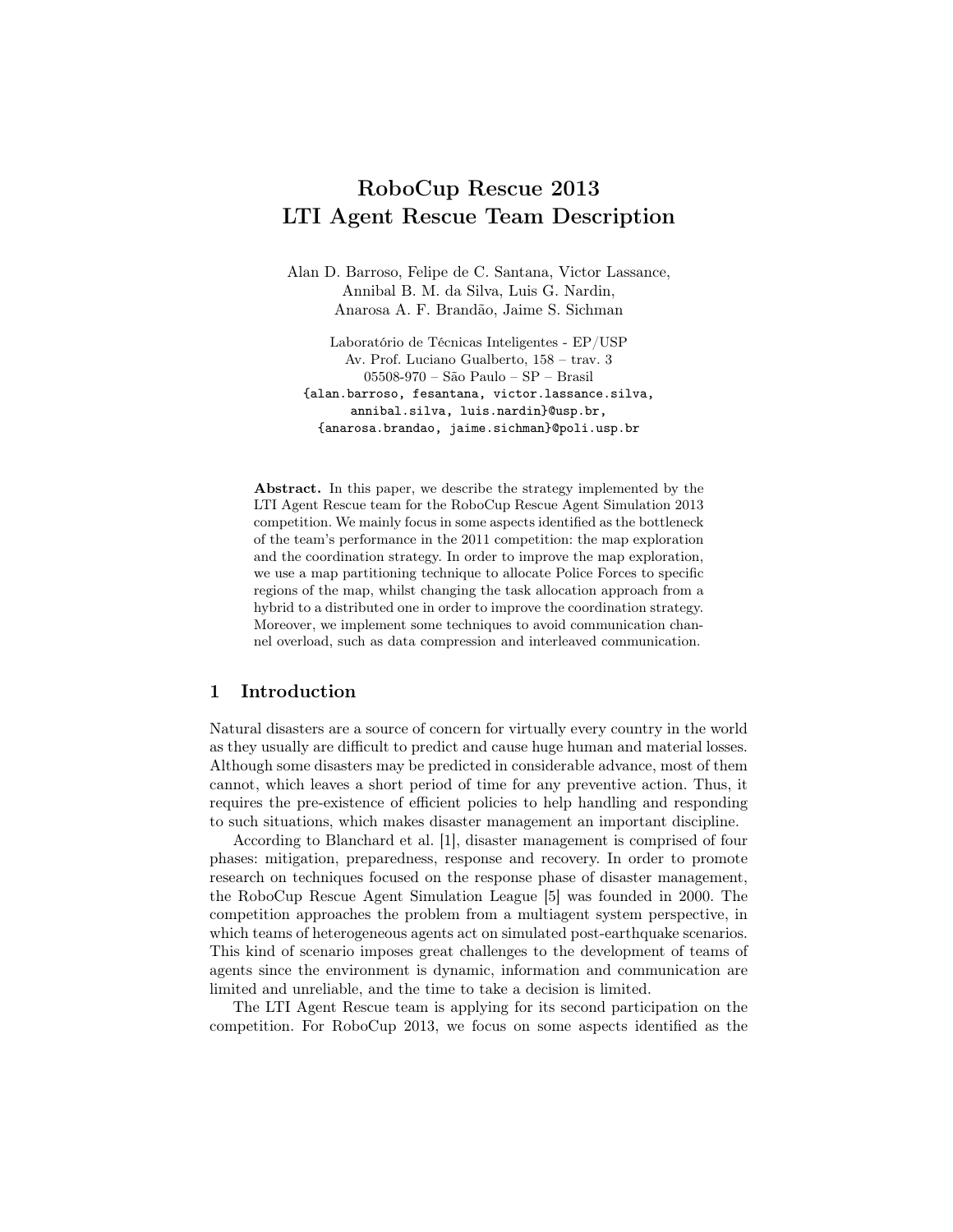bottleneck of the team's performance on the 2011 RoboCup competition: the map exploration and the coordination strategy.

Previously, the map exploration was performed based on the random walking strategy, however it caused a concentration of agents in specific regions of the map leaving many parts of it unexplored, victims undetected and fires unnoticed. Besides, the channel communication characteristics were not explored since the team used a strategy that concentrated all gathered information and communication on the center agents.

Therefore, some changes and improvements have been made for the RoboCup 2013 competition. In order to mitigate the map exploration problem, we developed a method of map partitioning, used by the Police Forces to divide the map into sectors and reduce the patrolling area of each one of them (see Section 3). Regarding the coordination approach problem, we changed how the agents exchange information among themselves in order to allow them to communicate directly without requiring the center intermediation. Thus, it changed the task allocation from a hybrid to a completely distributed approach. Moreover, some techniques to avoid channel overload, such as the Adaptive Huffman encoding [4,7] and interleaved information exchange, were implemented (see Section 4).

The rest of the document is structured as follows. Section 2 describes the distributed strategy employed in the development of each kind of agent, as well as their specific behaviors. Next, the map partitioning technique developed to subdivide the map for Police Forces' surveillance is described with a preliminary performance evaluation in Section 3. In Section 4, we present the communication protocol used to enable the information exchange among the agents. Finally, the main conclusions are presented in Section 5.

### 2 Strategy

In RoboCup 2011 [6], LTI Agent Rescue team implemented a strategy that followed a hybrid task allocation approach to control and coordinate agents in the RoboCup Rescue Simulator (RCRS) platform. Such approach was inspired on the Partial Global Planning (PGP) approach [3] in which the agents exchange information in order to reach common conclusions about the problem to be solved. It is considered partial because agents have limited information of the environment available in order to take the best possible decision; on the other hand, it is *qlobal* because the agents can exchange and obtain relevant missing information from each other when necessary.

The proposed hybrid approach intended to exploit the advantages of the centralized and distributed approaches, considering and handling the existence of both local and global information, making the platoon agents not completely dependent of the center agents, being even capable of functioning on an environment without communication. Despite being inspired on PGP approach, the proposed approach had four key differences to the PGP:

– The agents exchanged tasks instead of plans;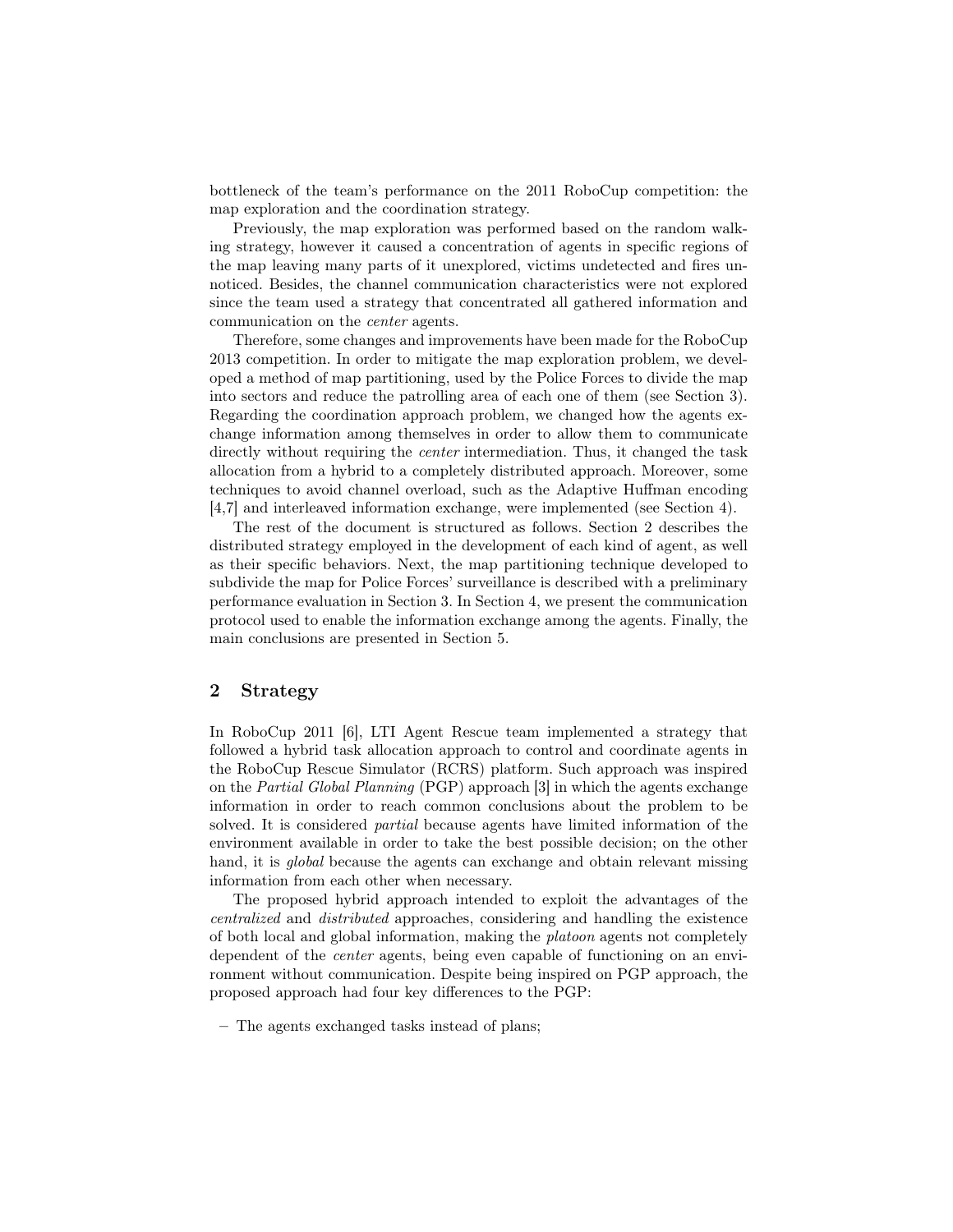- $-$  There was no direct communication among *platoon* agents, which required the performance of such tasks by the center agents;
- The global information was stored in the center agents;
- The global information was only requested and used when the agent's had no local tasks to act upon.

Based on the experience obtained in RoboCup 2011, we have decided to adopt a new strategy for RoboCup 2013, in which the information storage and decision making are completely local, and the agents exchange obtained informations directly among themselves. The new strategy follows a distributed approach.

The main reason for such change is that, since the release of the new RCRS platform in 2010, the platoon agents can communicate through channels directly among themselves, canceling any imperative need of the center agents intermediation. In fact, using center-intermediation generates a delay of one cycle in the process of information exchange, worsening the situation instead of bringing any real advantage in the case of a distributed approach. Hence, the center agents play no role in this new strategy.

Moreover, using a distributed approach brings some advantages concerning the previous one, such as the nonexistence of a single point of failure and the elimination of possible bottlenecks. Besides, task allocation can still be performed even if the agents have little or no interaction with other agents, which is interesting for an environment like the RCRS, where the communication is subject to failure or not available at all.

The disadvantage of this approach is that the communication channel may be overloaded, for example, in the case when all the agents are connected to the same channel. Thus, in order to overcome this problem, a set of techniques such as interleaved information exchange, data compression, and transmission of only required data is applied and detailed in Section 4.

In order to implement the new strategy, each agent maintains two databases, one of tasks and another of world information. In our context, world information are data about the state of the environment's objects; tasks are world information upon which the agents may act, such as buildings on fire for Fire Brigades, blocked roads for Police Forces, and victims for Ambulance Teams. The task database will also indicate which agents are currently acting on each task.

Using these information, the following general agent behavior was designed:

- 1. The agent perceives the environment and receives messages from other agents;
- 2. The agent updates its world information database;
- 3. The agent generates a list of new identified tasks from the world information database;
- 4. The agent adds the new identified tasks to its tasks database and it also updates the list of the agents that are acting on each task;
- 5. The agent calculates the payoff of each task, taking into account the possibility of cooperation with other agents, and chooses the task with the highest payoff for act upon; if the agent has no task it can act upon, it moves randomly on the map looking for one;
- 6. The agent sends messages to other agents, comprised of: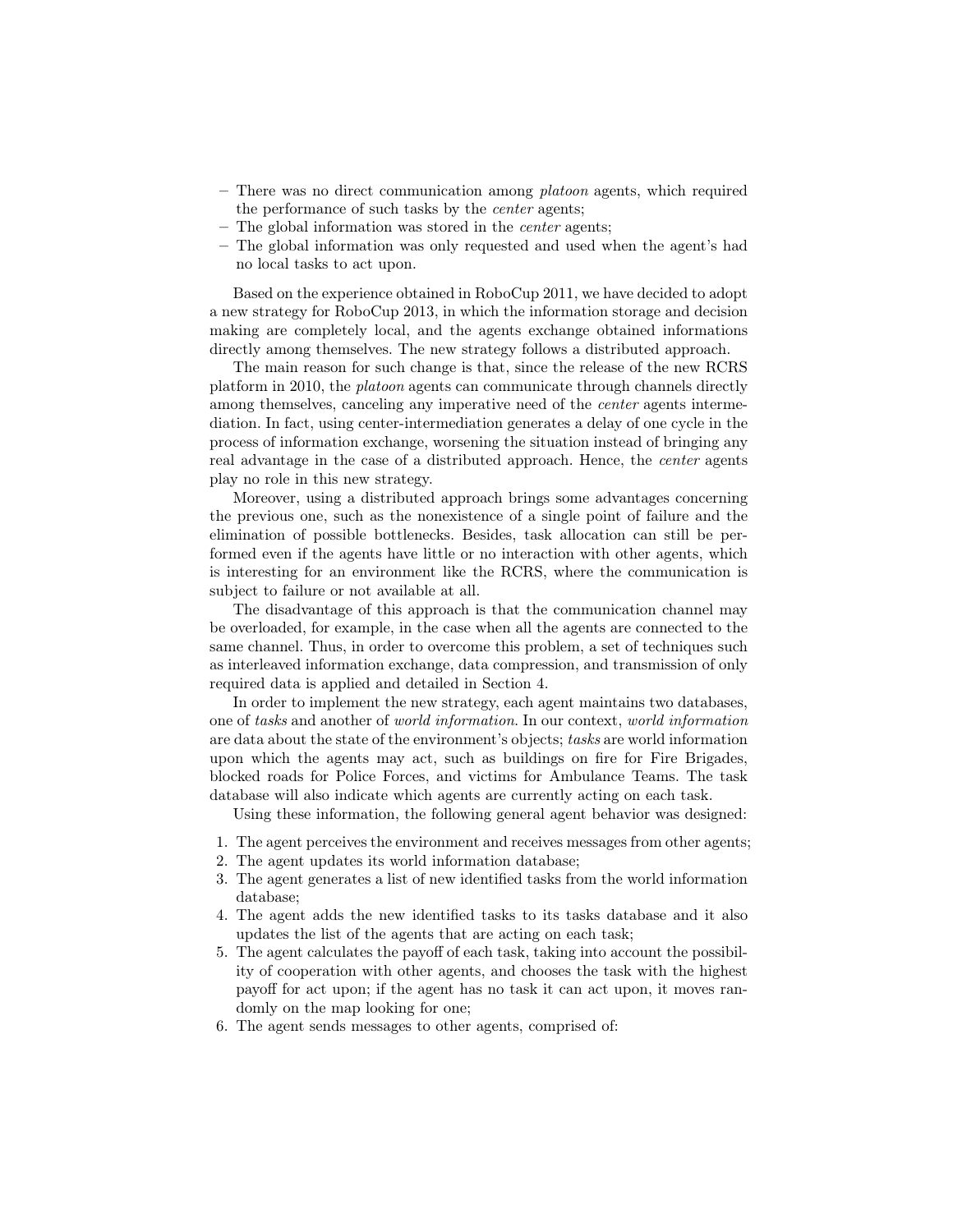– the world information whose state has changed;

– the task it has chosen to work on (if any).

Next, the specific behavior of each kind of agent is described.

#### 2.1 Police Force

The Police Forces have an important role in the new strategy in order to overcome the map exploration issue faced in RoboCup 2011. Each one is given the task of performing the surveillance of a specific partition of the map. Other teams have already reported the use of mapping partitioning and we think that it will also help our strategy. Hence, our intents in partitioning the map are (i) to be able to better explore the map and identify faster possible tasks to act upon, and (ii) reduce the number of entities that each Police Force has to check, fastening the exploration process.

Besides, since Fire Brigades need to get to refuges to refill their water tank and Ambulance Teams need to have fast ways to reach the refuge when transporting civilians, clearing paths preventively to refuges is considered crucial in our strategy. Thus, in order to tackle this problem, we intend to use the Police Forces to perform preventive blockade removals. Therefore, when an Ambulance Team decides to rescue a civilian, it will communicate to all agents the location of its target. Then, the closest available Police Force will move to the target location and clean the path to the closest refuge, increasing the rescue successfulness. Since part of the Police Forces are used on the partitioning of the map, only the remaining agents are available to perform the preventive removal.

When operating without any request from Fire Brigade or Ambulance Team agent, the Police Force patrols its sector by visiting each road and building contained in it. During such activity, it may find new blockades or receive information from other agents about blockades, requiring it to choose one to act upon. To choose the right blockade to act, the police agent rules out the blockades that have other agent acting upon, since there is no advantage of more than one Police Force acting in the same blockade, and calculates the payoff of the remaining blockades. The payoff calculus (Eq. 1) takes into account the blockade repair cost and its distance, giving higher payoffs to blockades with small repair cost and that are closer to the agent.

$$
\frac{1}{repairCost} * \frac{1}{\sqrt{distance}}
$$
 (1)

In order to clear more roads and cover a broader area, the Police Force clears the blockades up to the moment it can transpose it. In some cases, this does not require the complete clearing of the blockade, which saves time, improving the overall Police Force results.

#### 2.2 Ambulance Team

The aim of the Ambulance Team is to rescue the highest number of civilians trapped inside buildings, called victims. In order to succeed in its goal, if the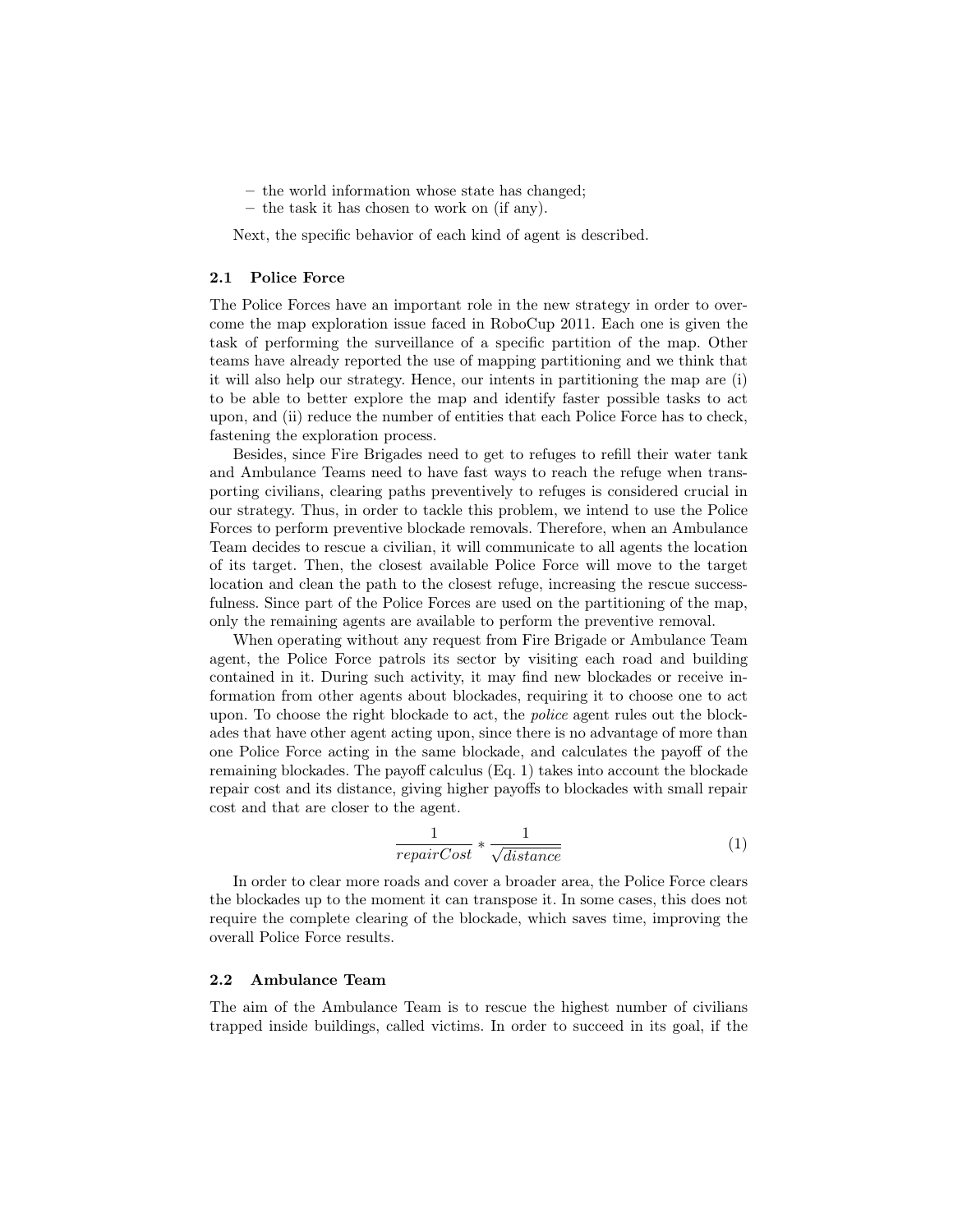Ambulance Team has no task assigned to act upon, it checks its tasks database and calculates the payoff value related to each task in it. The payoff calculus (Eq. 2) is the difference between the remaining life time of the victim and the expected time to rescue it, which is calculated based on the time to the Ambulance Team to arrive at the victim's location (victimTime), the time to load the victim (loadTime), the time to move from the victim to the nearest refuge location (refugeTime) and the time to unload the victim (unloadTime). The Ambulance Team chooses the task with the highest payoff value to act upon. Once a task is selected, the Ambulance Team moves to the victim's location, performs the rescue procedure, loads the victim, transports it to the closest unblocked refuge, and unloads the victim.

 $victimLifeTime - (victimTime + loadTime + refugeTime + unloadTime)$ (2)

Usually, the Ambulance Team acts on the same task until the rescue is complete (victim in the refuge), however some situations may cause the Ambulance Team to give up on the victim and to look for other task to act upon, for instance if the Ambulance Team cannot reach the victim because all the possible paths are blocked or if the Ambulance Team identifies that the building in which the victim is trapped is on fire.

Moreover, we take into account the help request received from the trapped victims in order to improve the chance of knowing its position.

#### 2.3 Fire Brigade

The Fire Brigade is the most difficult kind of agent to coordinate, because fires are highly dynamic in opposition to victims and blockades. They can appear randomly, spread during the course of the simulation and also reemerge after being extinguished.

The goal of the Fire Brigades is to find fires quickly and extinguish them, preventing it from spreading. Map exploration is important for that, thus Police Forces play an important role in the fire fighting activity. In case the Fire Brigades need to choose which burning building it will try to extinguish the fire first, it calculates the payoff (Eq. 3) of all the fire it knows and chooses the one with the highest payoff value.

$$
\left(\frac{1}{buildingArea} * fieryness\right) + \frac{1}{\sqrt{distance}} + numberOfUnburning Neighbors\tag{3}
$$

Using Eq. 3, it is expected to the Fire Brigade to choose the closest building with the smallest area, highest fire intensity and with the largest number of neighbors buildings that are not burning. Therefore, it should choose a small building that is closer to it and located at the border of a fire cluster.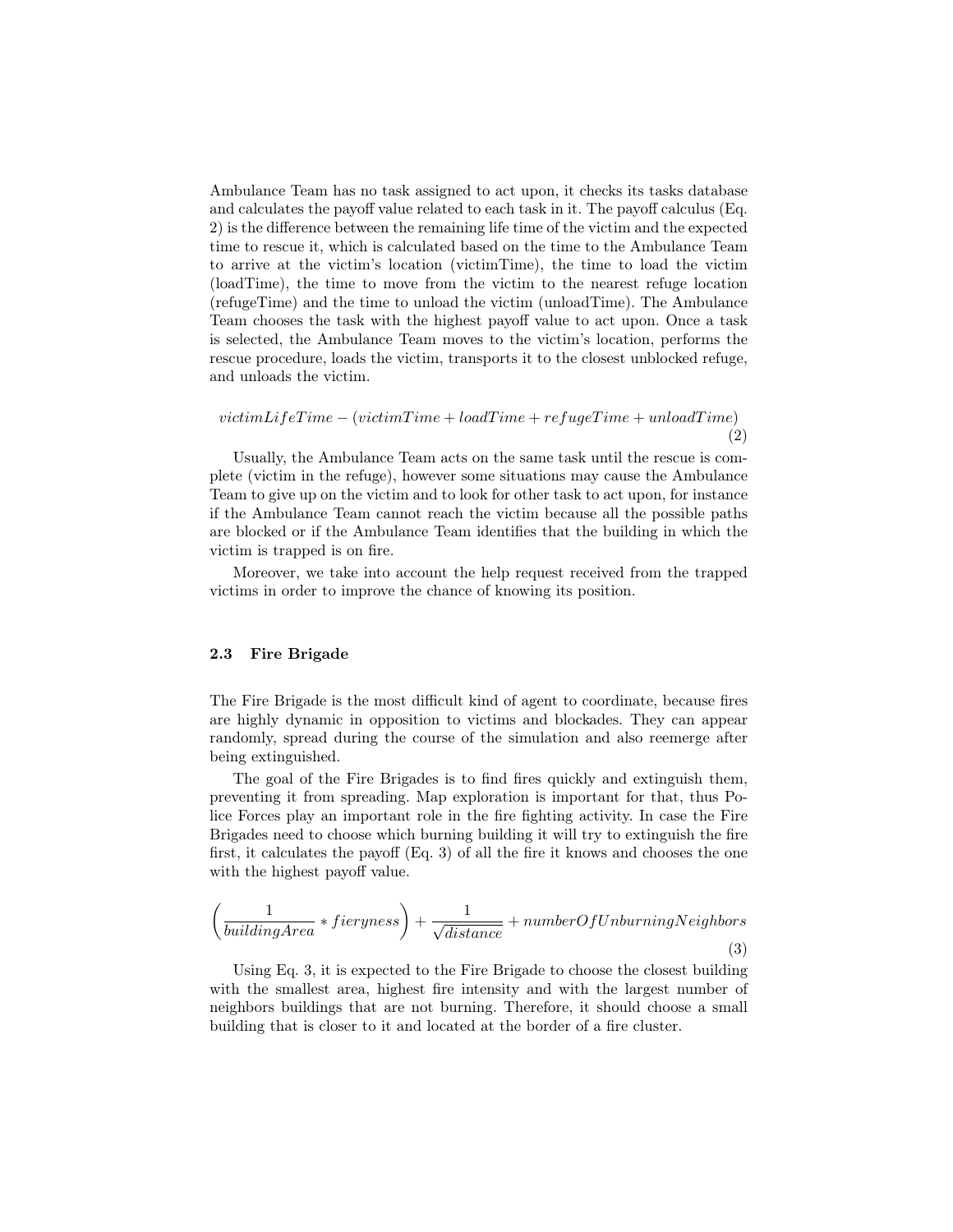### 3 Map Partitioning

The solution we propose to the problem of map exploration is the partitioning of the map into sectors, in which each Police Force is assigned to patrol one of the sectors. Police Forces are the obvious choice to explore the map because they have the ability to remove blockades, granting access to any place in the map. Additionally, the division of Police Forces in sectors ceases their encounters, reducing the number of idle agents.

The maps of the RCRS are graphs, such as the neighbors entities shown in the viewer of the simulator. Then, the goal is to obtain sectors in which their set of entities (buildings and roads) form a connected subgraph. Each entity will belong to an unique sector, therefore Police Forces that patrol different sectors do not visit the same location.

The algorithm divides the map into  $n$  sectors, where  $n$  is the number of Police Forces in the map. The number of sectors was defined arbitrarily and may be changed according to the map size and configurations.

The proposed map partitioning method divides the map into sectors comprised of:

- An index that identifies it;
- The two sets of X and Y coordinates that delimit its area;
- The set of entities it contains forming a single connected subgraph.

The pseudo-algorithm that performs the map partitioning is presented in Pseudo-Algorithm 1.

#### Pseudo-Algorithm 1 Map partitioning

**Require:**  $n \Leftarrow numberOfSections$ 

```
mapLength \Leftarrow Length of the map
mapHeight \Leftarrow Height of the map
term[2] = Factorization(n) {Factorize n into 2 numbers}
if mapLength > mapHeight then
  length = mapLength / term[2]height = mapHeight / term[1]else
  length = mapLength / term[1]height = mapHeight / term[2]end if
sectors \Leftarrow createSections(length, height)sectors \Leftarrow allocateEntities(sectors)return sectors
```
First, it obtains the length  $(mapLength)$  and height  $(mapHeight)$  dimensions of the map in pixels. Then, it factorizes the number of sector  $(n)$  passed as parameter into two terms, where those terms are the closest factors of  $n$ , e.g. if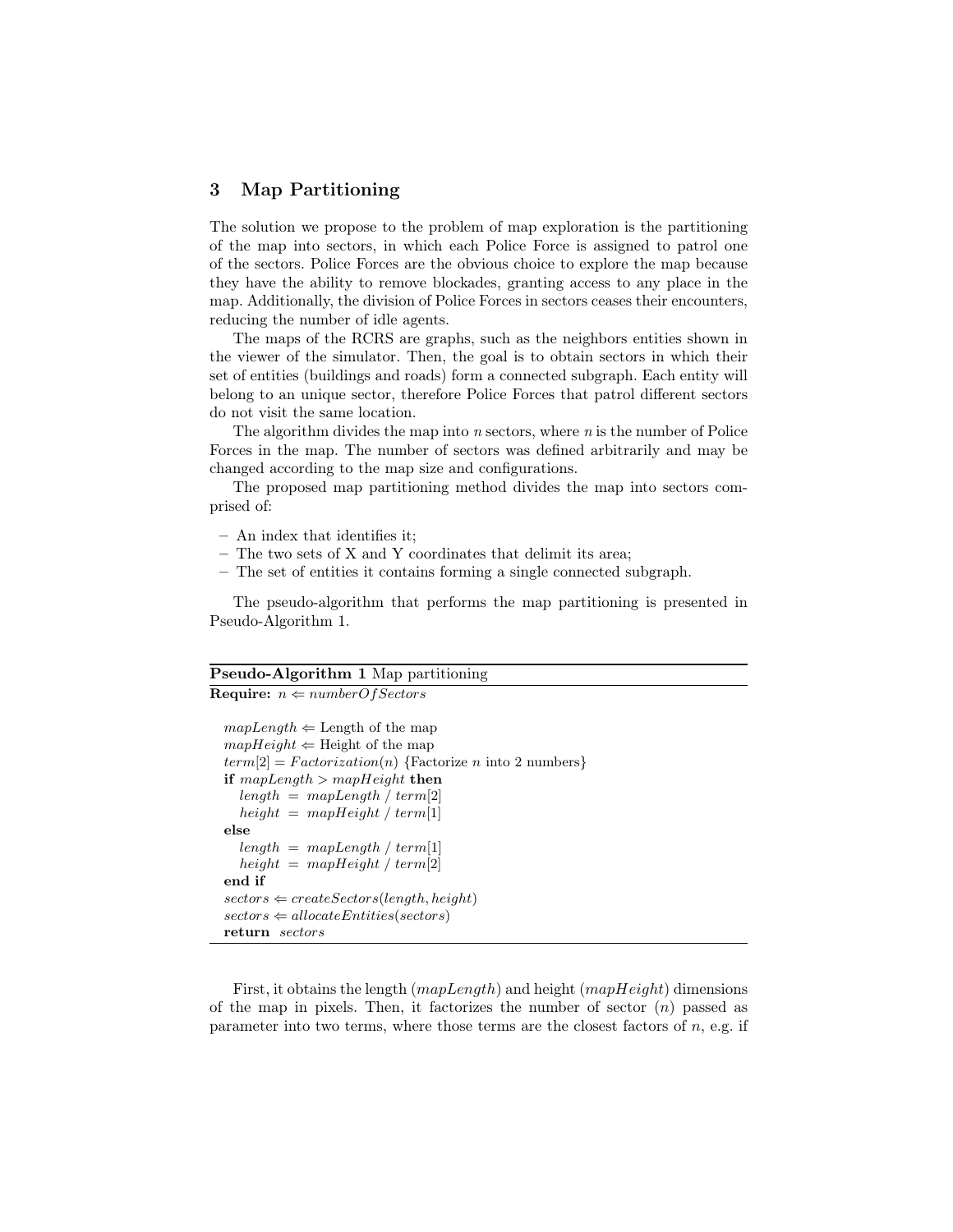$n = 20$  then  $term[1] = 4$  and  $term[2] = 5$ . If n is a prime number greater then 3, then the the first step would be getting the biggest non-prime number that is smaller than  $n(n-1)$  and use this value in the factorization, then the remaining agent would be allocated randomly in one of the sectors. This case has not been covered by the Pseudo-Algorithm 1 for the sake of legibility.

After this, the largest dimension is divided by the largest term and the smallest dimension is divided by the smallest term. Based on those values, the sectors are created and their set of X and Y coordinates are adjusted.

In the sequence, for each sector, the entities geographically contained in it are identified and grouped into connected subgraphs (Pseudo-Algorithm 2). Note that there may be more than one connected subgraph in each sector. Thus, the largest connected subgraph of each sector is chosen as the main connected subgraph of that sector and the remaining subgraphs are relinked to one of the main subgraphs. The relink is performed between the subgraph entities closest to the largest main subgraph that may form a new connected subgraph.

| <b>Pseudo-Algorithm 2 Allocates Entities</b> |                                                                                                        |  |  |  |  |
|----------------------------------------------|--------------------------------------------------------------------------------------------------------|--|--|--|--|
|                                              | <b>Require:</b> $sectors \Leftarrow$ Created Sectors                                                   |  |  |  |  |
|                                              | Identify the entities within each sector<br>Identify the largest connected subgraph within each sector |  |  |  |  |

Allocate the remaining subgraphs of each sector to a sector's main graph

Intending to analyze the impact of the new map partitioning feature, Annibal et al. [2] have analyzed the map partitioning strategy by performing some experiments using some of the 2011 RoboCup Rescue Agent Simulation League<sup>1</sup> maps.

| Characteristics and Maps        | Berlin    | Istanbul Kobe |           | Paris  | VC                                                                             |
|---------------------------------|-----------|---------------|-----------|--------|--------------------------------------------------------------------------------|
| Dimension (Megapixel)           |           |               |           |        | $[2.2 \times 1.6]1.3 \times 1.0]0.5 \times 0.3]1.0 \times 1.0]0.4 \times 0.4]$ |
| Number of Entities              | 4811      | 4581          | 2251      | 4643   | 3217                                                                           |
| Police agents                   | 6         | 11            | 20        | 30     | 25                                                                             |
| Number of Sectors               | 6         | 11            | 20        | 30     | 25                                                                             |
| Average (Entities/Sector)       | 802       | 417           | 113       | 155    | 129                                                                            |
| StdDev (Entities/Sector)        | 140       | 299           | 73        | 115    | 47                                                                             |
| $ Average / Std\overline{Dev} $ | $17.46\%$ | 71.70%        | $64.60\%$ | 74.19% | 36.43\%                                                                        |

Table 1. Characteristics and results of the map partitioning [2]

Given the characteristics of the 5 maps used in the tests and using the number of Police Forces as the number of sectors, the average number and the standard

<sup>1</sup> http://roborescue.sourceforge.net/results2011/index.html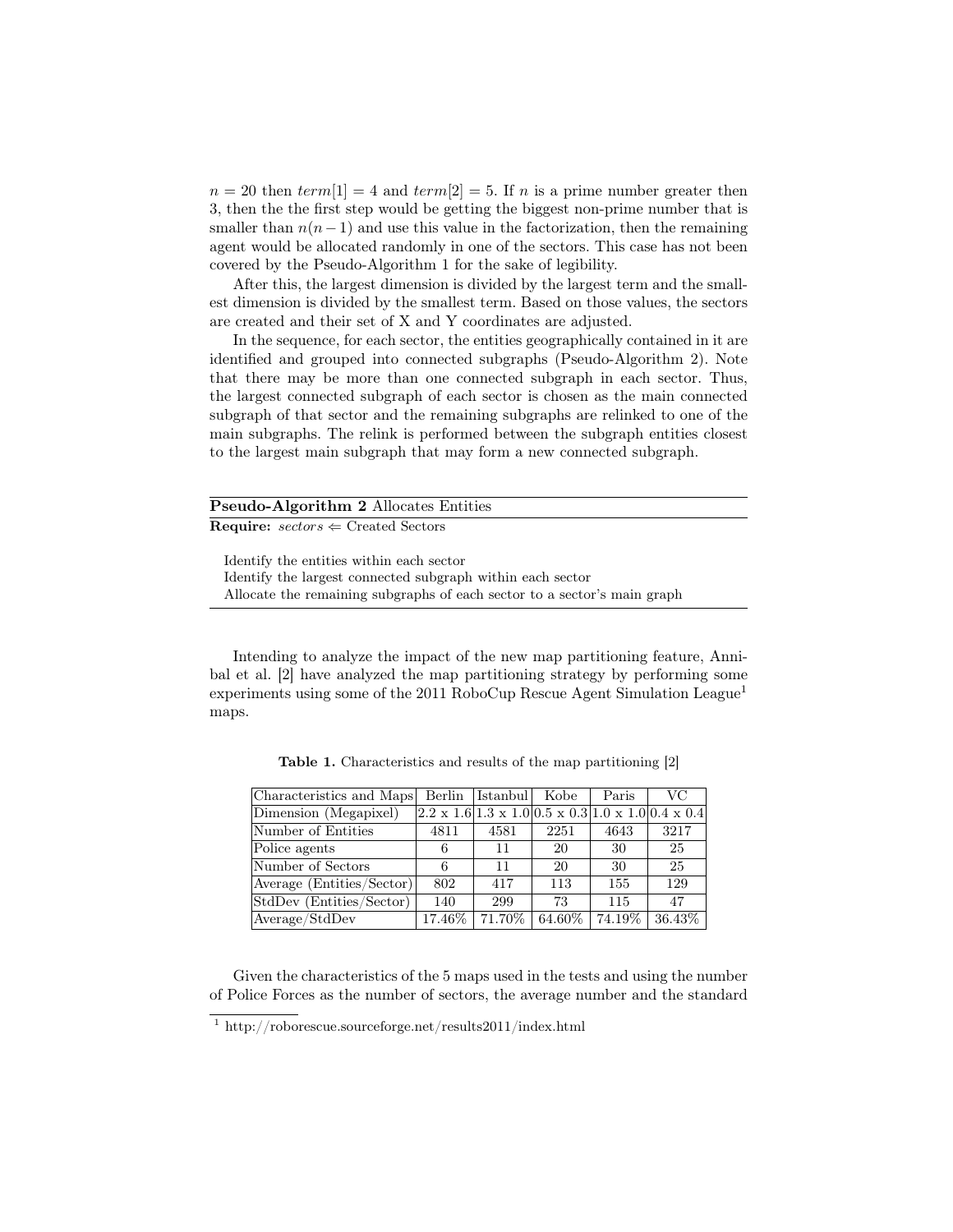deviation of entities per sector was calculated for each map as shown in Table 1. Based on these results, it was possible to infer that VC and Berlin maps have shapes more likely to fit rectangular sectors.

A number of simulations using a team with Map Partitioning and another one without it served as input to the Wilcoxon's Rank Sum Test, in order to compare some key performance indicators, such as the number of civilians found during the whole execution and the step in the simulation the first fire was found. Even though it was not possible to show any statistically significant improvement, the use of the Map Partitioning showed better results in most cases for all metrics analyzed. More details can be found in [2].

However, considering that the current version of the partitioning algorithm divides the map on rectangles based only on the number of Police Forces and the map dimension, we decided to develop a new approach that changes the partitioning to perform the divisions based on refuges other than the number of Police Forces. On the new version, one Police Force shall be assigned to each refuge partition. As before, the Police Forces left out of the partitioning shall be used to help other agents on their actions.

#### 4 Communication

Communication is usually a limited resource in a disaster situation, nevertheless such resource is extremely useful for coordination purposes and sharing of information. Those characteristics are very well reflected in the RCRS platform with the limited bandwidth and the probability of message loss and channel failure.

In order to overcome those limitations, we implemented several techniques that allow a better use of the resources available and circumvent any problem that can be experienced during the simulation.

The first improvement incorporated is the use of Adaptive Huffman coding [7], which allows the data compression and transmission of more data over the same amount of bandwidth. The Adaptive Huffman coding is an adaptive technique based on Huffman coding [4] used for data compression in real time, since it permits building the code as the symbols are being transmitted, having no initial knowledge of source distribution, that allows one-pass encoding and adaptation to changing conditions in data.

Another improvement is the interleaved use of the channel by different agents depending on their IDs, where agents with even IDs transmit on even cycle, while the others transmit on odd cycles. Despite of the benefit of not overload the channel, such technique may cause a delay on information transmission, because of that we apply such technique only when the channel bandwidth is considered insufficient for the data transmission, which is still in the analysis phase.

#### 5 Conclusion

This paper presented a description of the strategy implemented in the LTI Agent Rescue team for the RoboCup Rescue 2013. The new strategy has some differ